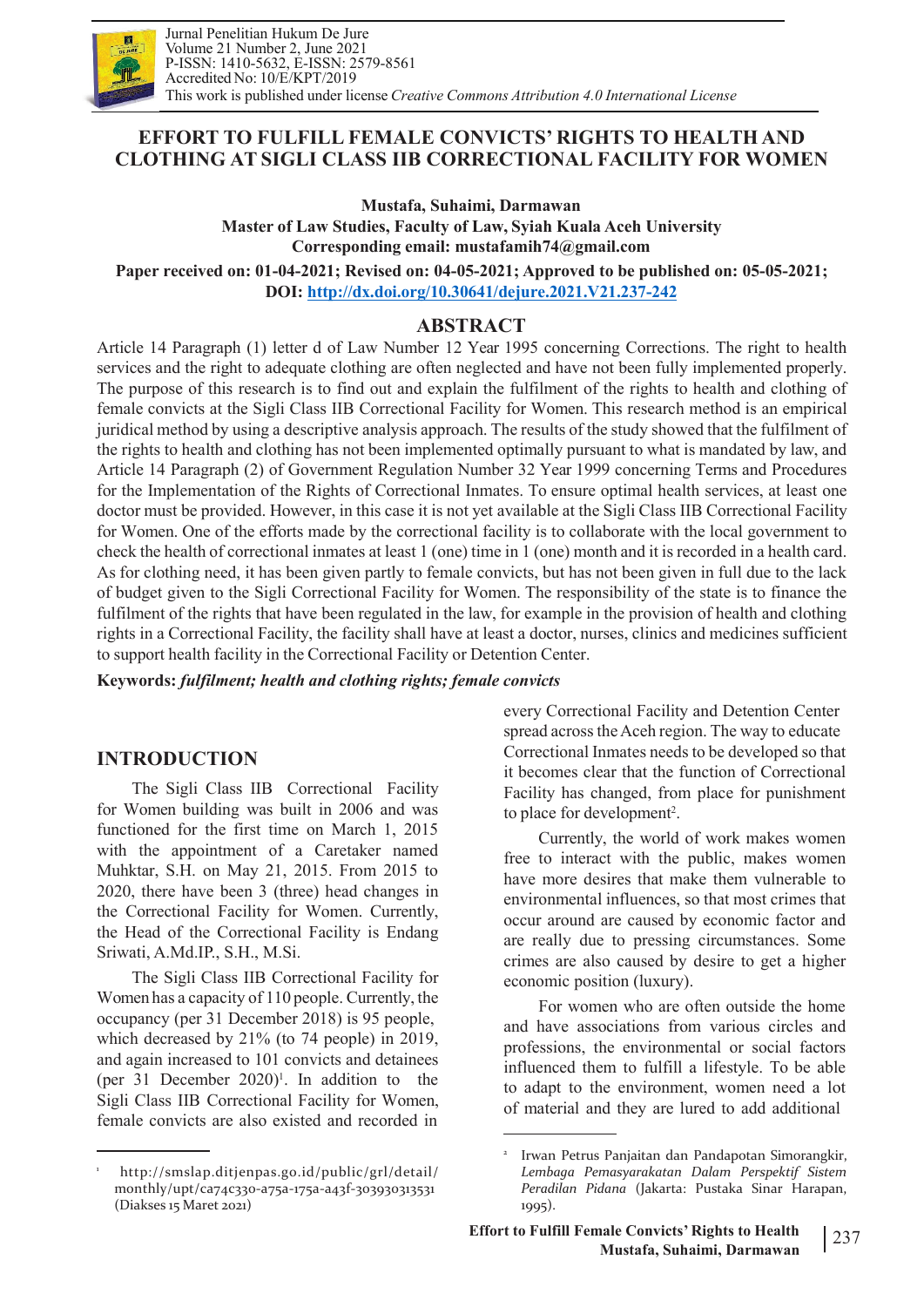income in various ways that are justified in order to meet their needs.

Several criminal acts tend to be committed in order to meet the unlimited needs, especially those related to property or assets. The examples of these criminal acts are fraud, embezzlement, theft, corruption and other criminal acts. One of the reasons behind these crimes is the unlimited need which people want to fulfill in a short time by taking shortcuts, even by violating the law. The best way is to repent and educate to become a better society<sup>3</sup>. 3 .

Correctional Inmates can return and be accepted by the surrounding community like other human beings. Therefore, their rights must be considered and fulfilled, as regulated in the Correctional System according to Article 14 Paragraph (1) letter b and letter d of the Law of Corrections. These rights include the right to receive treatment, both spiritually and physically, and to obtain health services. Even the right to obtain health services has been regulated in Article 28 h Paragraph (1) of the 1945 Constitution of the Republic of Indonesia which states: "Everyone has the right to live in physical and spiritual prosperity, to have a place to live, and to have a good and healthy living environment and have the right to obtain health services".

Furthermore, Article 7 Paragraph (1) letter b of Government Regulation Number 32 Year 1999 concerning Terms and Procedures for the Implementation of the Rights of Correctional Inmates stipulates that: "Every convict and correctional student has the right to receive physical care in the form of provision of clothing". Clothing, when viewed in terms of human needs, is classified as primary need. Based on this matter, the statement of the problem in this research is how the Fulfilment of the Rights to Health and Clothing of Female Convicts in the Human Rights Framework in the Sigli Class IIB Correctional Facility for Women is. The purpose of this research is to find out and explain the concept of human rights in the fulfilment of the rights to health and clothing of female convicts in the Sigli Class IIB Correctional Facility for Women.

This paper used empirical juridical research method in order to find out the facts that occur in the field. The approach of this research is descriptive analysis, in which this research tried to explain in detailed, factual, systematic and accurate way about the facts, characteristics and relationships between the phenomena investigated 4 . 'Descriptive' means that this research aims to describe the Effort to Fulfill Female Convicts' Rights to Health and Clothing at Sigli Class IIB Correctional Facility for Women. The legal materials were reviewed by using library and field research techniques. The findings were analyzed by using qualitative analysistechnique.

### **DISCUSSION AND ANALYSIS**

### **A. The Theory of Human Rights**

Article 1 Number 1 of Law Number 39 Year 1999 concerning Human Rights states, "Human Rights are a set of rights that are inherent in the nature and existence of humans as creatures of God Almighty and are His grace that must be respected, upheld, and protected by the state, law, the government, and everyone for the sake of honor and protection of human dignity". Human rights can differ from each other in terms of quantity, scope, and content in accordance with  $\overline{5}$ the culture and character of the people concerned .

Human rights must be treated the same as a justifiable claim, based on moral and legal grounds to have or obtain something or act in a certain way. However, the source of these rights is not from the state, not from society, not from religion, but the source of these rights comes from humans from the time they are in the womb. On that basis there is a claim to get their human rights from the state, which places the state as the bearer of responsibility. Therefore, convicts who are human beings as living creatures created by God Almighty and must be protected in obtaining their rights are the same as other humans who are not convict, but the state limits their rights to politics.

**RESEARCH METHOD**

<sup>4</sup> Moh Nazir, *Metode Penelitian*, (Jakarta: Ghalia Indonesia, 2003), hlm. 54-55

<sup>5</sup> Hernadi Affandi, *Persamaan Kedudukan di Depan Hukum dan Pemerintahan: Konsepsi dan Implementasi* (Bandung: Mujahid Press, 2017), hlm. 85

<sup>3</sup> Marlina, *Hukum Penitensier*, (Bandung: Refika Aditama, 2011).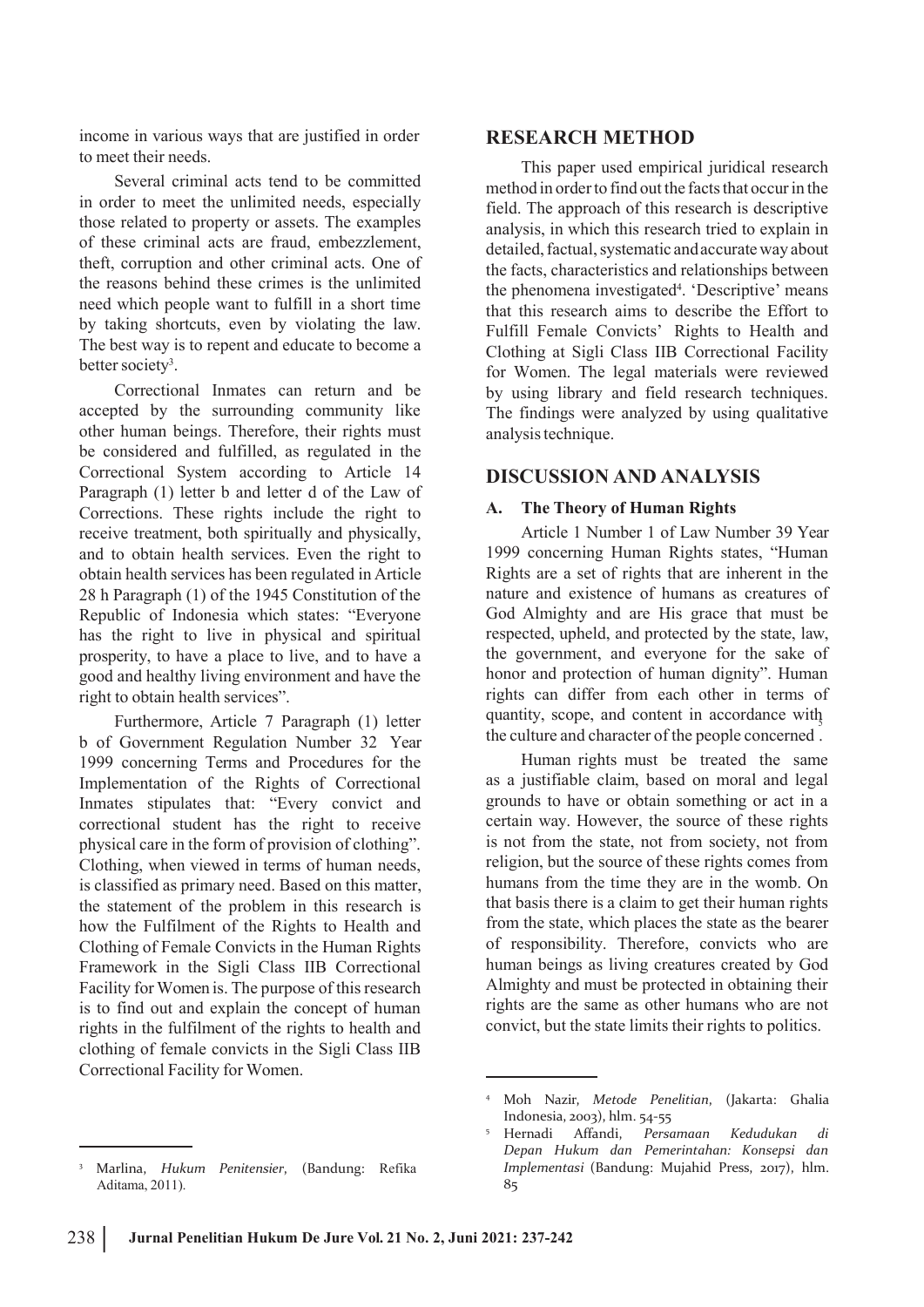Legal protection of convicts can be interpreted a. as a legal protection effort for various freedoms and human rights of convicts (fundamental rights and freedoms of prisoners) as well as various interests relating to the welfare of convicts<sup>6</sup>. .

Everyone's human rights are protected, whether in prison or not, so that a person who has been deprived of his liberty with a sentence, but is still sentenced to inhumane conditions in this sentence is an additional law. Therefore, someone who has been sentenced by the court and entered  $\epsilon$ . the Correctional Facility and then tortured or punished again is an act that is not humane in development. Therefore, the state shall facilitate and regulate how the rights of the convict are.

All human beings have the same basic rights and cannot be distinguished between one individual to another so that their dignity or honor must always be maintained and protected by every human being in the world. Furthermore, based on this matter, it is known that human rights are universal and their existence is not hindered by their place of effect and is not limited by space and time and cannot be separated and violated by anyone<sup>7</sup>. 7 .

#### **B. Theory of the State's Responsibility**

Talking about "the state's responsibility, the main essence is regarding the rights and obligations of the state concerning  $2$  (two) things, namely: (1) the state's responsibility for foreigners residing in its territory and their assets, and;  $(2)$  the state's responsibility in solving various domestic problems" 8 .

According to Evans Gareth and Sahnoum Mohamed<sup>9</sup>, "the elements of the state's must pro responsibility for protection include three specific responsibilities, namely:

- The responsibility to prevent, that is to address the root causes and direct causes of internal conflicts and other man-made crises that put the population at risk;
- b. The responsibility to react, that is to respond to situations of human need that compel to take appropriate steps, which can include coercive measures such as sanctions, international determinations, and, in extreme cases, military intervention;
- The responsibility to rebuild, that is to provide, especially after military intervention, full assistance with recovery, reconstruction and reconciliation, to address the causes of harm for which the intervention is designed to stop or prevent".

The description above shows that the responsibility of the state includes fulfilling human needs, including the provision of health and clothing for the Correctional Inmates. Moreover, the fulfillment of the right to health and clothing is a human right, so that the state is responsible for fulfilling these rights. Therefore, every individual, family and community have the right to obtain protection for their health, and the government is responsible and has the right to regulate and protect so that the community's right to healthy life is fulfilled"<sup>10</sup>. .

"The responsibility of the state towards citizens according to the international law is that every state shall defend and protect its citizens, whether they are within their territory or outside their sovereign territory. The certainty of citizenship status determines that the state must provide protection to its citizens, including carrying out prosecutions so that the human rights of their citizens are respected" <sup>11</sup>. .

<sup>6</sup> Donny Michael, "Penerapan Hak-Hak Narapidana Di Lembaga Pemasyarakatan Klas IA Tanjung Gusta, Sumatera Utara Ditinjau Dari Perspektif Hak Asasi Manusia. *Jurnal Penelitian Hukum DE JURE* 17, Nomor  $2(2017): 249 - 263.$ 

<sup>7</sup> Widada Gunakarya, *Hukum Hak Asasi Manusia*, (Yogyakarta: Andi, 2017)

<sup>8</sup> Mardianis, Penerapan Tanggung Jawab Negara Dalam Pengaturan Implementasi Undang-Undang Nomor 21 Tahun 2013 Atas Kerugian Pihak Ketiga, h[ttps://w](http://www/)ww. google.com/search?client=firefox-bd&q=teori+tanggu ng+jawab+negara,diakses (Diakses 24 februari 2021).

<sup>9</sup> *Ibid.*

<sup>&</sup>lt;sup>10</sup> Sri Isriawaty Fherial, Tanggung Jawab Negara dalam pemenuhan Hak Atas kesehatan masyarakat berdasarkan Undang-Undang Dasar Negara Republik Indonesia Tahun 1945, Jurnal Ilmu Hukuegal Opnion, Vol. 3 Nomor 2, (2015). hlm.4.

Yuni Trining Vivid, Tanggung Jawab Negara Terhadap Warga Negara Indonesia Oleh Perwakilan Republik Indonesia Di luar Negeri *Skripsi,* Fakultas Hukum Airlangga, Surabaya,hlm.63,http:// repository. Unair.ac.id/47046/,(2013).(Diakses 24 Februari 2021).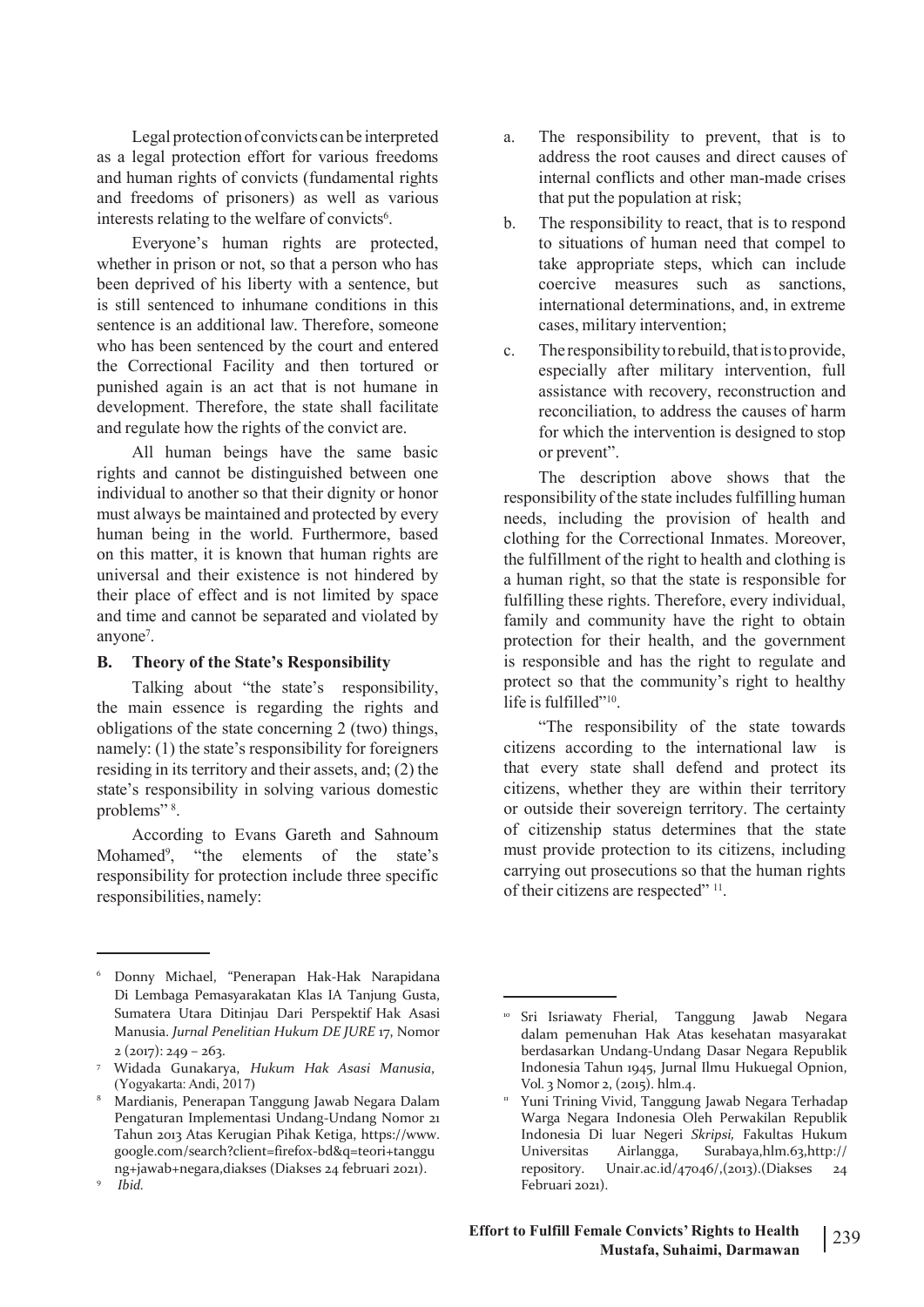## **C. The Fulfilment of the Rights to Health and Clothing of Female Convictsin the Human Rights Framework in the Sigli Class IIB Correctional Facility for Women**

Correctional Inmates are ordinary people just like other humans. However, because they have made a mistake, such as committing a crime, they have to spend their days in a closed place, namely Correctional Facility/Detention Center. However, in fulfilling their rights, the government must pay attention and provide the maximum possible service to protect the rights of the convicts. One of the rights of convicts is to obtain proper health services and food as regulated in Article 14 Paragraph (1) letter d of Law Number 12 Year 1995 concerning Corrections.

On the one hand, the recognition and affirmation of the right to health as part of human rights certainly emphasize the state's responsibility for fulfilling the right. In this case, the state has the responsibility to provide health facilities and public service facilities for all citizens<sup>12</sup>. .

In measuring the realization of the state's responsibility for fulfilling the right to health, among others, it can be seen from the provision of health service facilities. In addition, there are other measures that can be used, namely: Life Expectancy, Infant Mortality Rate, Sickness Rate, Prevalence of Undernourished Toddlers, and other indicators relating to accessto health care facilities such as the percentage of women who birth attendants were medical personnel, the percentage of the population who went to hospital, doctors/ clinics, Community Health Centers, and others, and the ratio of health workers per population<sup>13</sup>. .

Health is an asset, because health is not an inheritance, health is a treasure. A healthy and decent life is a human right, everyone has the right to an adequate living standard for the health and well-being of himself and his family, including the right to food, clothing and health care as well as necessary social services and is entitled to guaranteesforreaching oldage or other conditions.

Every detainee and convict must obtain optimal health services from health workers, both sick and healthy convicts<sup>14</sup>. .

The right to the highest attainable standard of health is a human right recognized in the international human rights law. The International Covenant on Economic, Social and Cultural Rights, widely regarded as the central instrument of the protection of the right to health, recognizes "the right of everyone to the enjoyment of the highest attainable standard of physical and mental health." It is important to note that the Covenant provides equal consideration for both mental health, which is often overlooked, and physical  $health<sup>15</sup>$ . .

In the implementation of health services, through the Decree of the Director General of Corrections Number: E.03.PP.02.10 Year 2003, the minimum standards of health services for convicts in Correctional Facility/Detention Center have been stipulated as follows:

- a. Institutionally, the existing health services are still at a simple level, namely the services of doctors and clinics that are first aid.
- b. Referrals for patients are carried out in a modest manner, depending on the conditions in each Correctional Facility.
- The forms of promotive, preventive, curative, and rehabilitative services are carried out systematically.

Thus, it is clear that every convict has the rights as stated above which the government must fulfill these rights properly. So that if the convicts' rights are not fulfilled or not granted, it is clear that this is a violation of the laws and regulations by the state, especially since Indonesia is said to be a nation of laws. Therefore, it is very naive for a nation of laws to violate the law in reality.

The results of the research which was conducted at the Sigli Class IIB Correctional Facility for Women showed that the fulfillment of the right to health and clothing has not been carried out optimally in accordance with what is mandated by law and Article 14 Paragraph

<sup>12</sup> Hernadi Affandi, *Implementasi Hak atas Kesehatan Menurut Undang-Undang Dasar 1945: antara Pengaturan dan Realisasi Tanggung Jawab Negara*, Jurnal Hukum POSITUM Vol. 4, No. 1, Juni 2019, Hal 38

<sup>13</sup> Badan Pusat Statistik, *Indikator Kesejahteraan Rakyat Ketimpangan Pendidikan di Indonesia* (Jakarta: BPS, 2016), hlm. 55.

<sup>14</sup> Nazaryadi, *Pemenuhan Hak Kesehatan Narpidana di Lembaga Pemasyarakatan Narkotika Langsa*, Syiah Kuala Law Journal, 1 (1) (2017). ISSN: 2546-1741

<sup>15</sup> Mikho Ardinata, "Tanggung Jawab Negara Terhadap Jaminan Kesehatan Dalam Perspektif Hak Asasi Manusia," *JURNAL HAM*, 11 Nomor 2 (2020).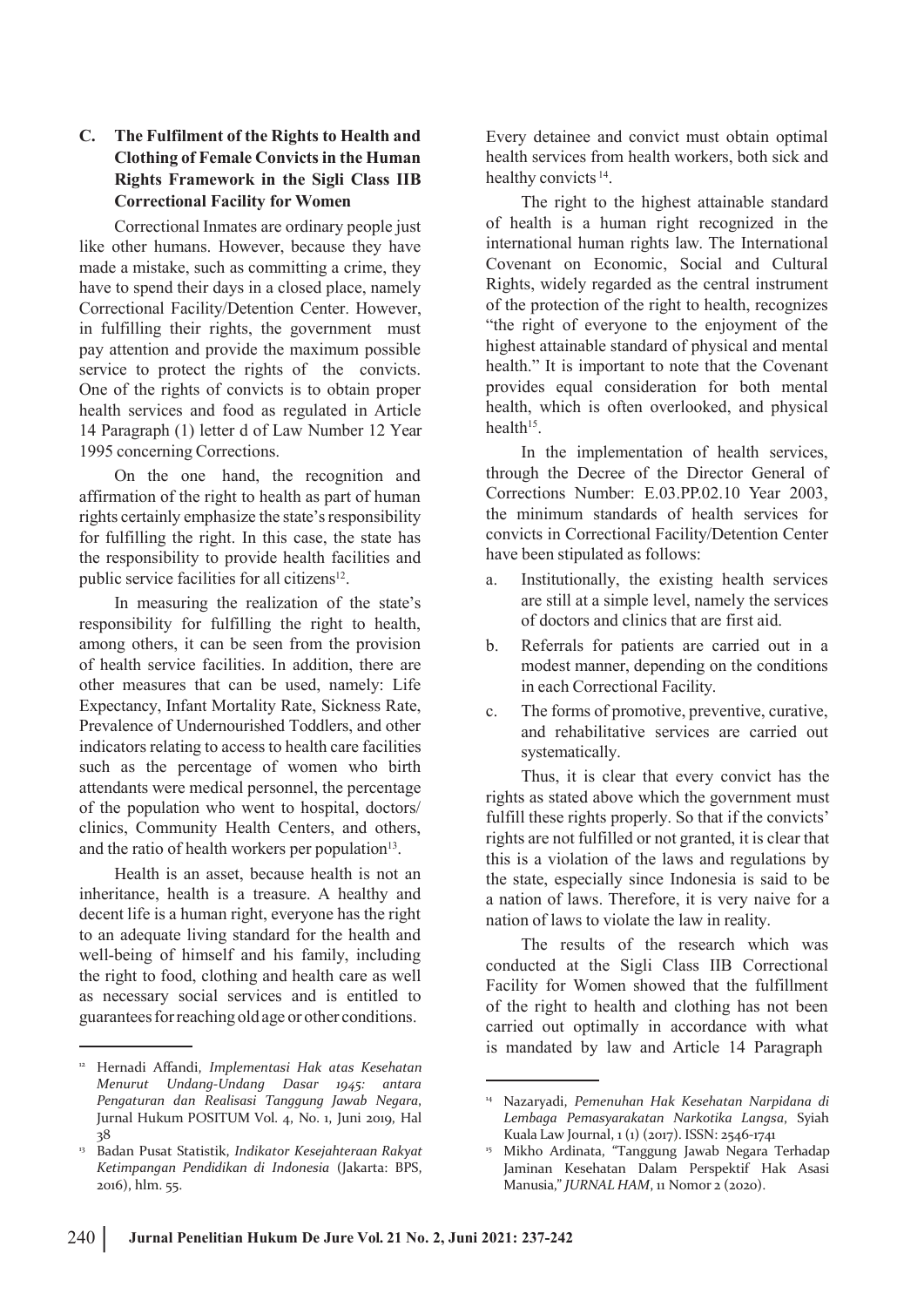(2) of Government Regulation No. 32 Year 1999 concerning Terms and Procedures for the Implementation of the Rights of Correctional Inmates, because at least one doctor and another health worker must be provided to ensure optimal health services. However, in this case they are not yet available at the Sigli Class IIB Correctional Facility for Women<sup>16</sup>. One of the actions taken by fulfillment of the Correctional Facility is to collaborate with the Health Office of Pidie District to check the health of some Correctional Inmates at least once a month and the result is written in a health record<sup>17</sup>. . As for clothing need, it has been given to female convicts, but it has not been fully given because the number of convicts and detainees is increasing every day which is 132 people as of May 4,  $2021^{18}$ . According to the budget amount in the Budget Execution Document, the clothing shall be given to 68 inmates. However, the number of inmates has increased to 132 people. It is clear that the amount of budget given to the Sigli Correctional Facility for Women is not sufficient, due to the increasing number of the convicts.

The fulfillment of the right to a healthy life is a basic right that must be guaranteed, because health is part of the primary needs of every human being. Healthy condition of body and soul will enable every human being to carry out his activities and works. Health is also part of the need to live a prosperous life. This right is one of the basic rights in health services 19 .

The responsibility of the state is to finance the fulfillment of the rights that have been regulated in the law. For example, regarding the provision of health and clothing rights, a Correctional Facility shall at least have a doctor, nurses, clinics and medicines sufficient to support health facilities in the Correctional Facility or Detention Center.

According to Article 14 Paragraph (1) letter d of Law No. 12 Year 1995 concerning Corrections,

convicts shall have the right to receive proper health services and food. The right to health services and the right to proper clothing are often neglected, in the sense that convicts do not always obtain these rights while they are in a Correctional Facility. One of the examples is the Sigli Class IIB Correctional Facility for Women, where the fulfillment of the right to proper health services and clothing has not been fully implemented well.

## **CONCLUSION**

. and the contract of the contract of the contract of the contract of the contract of the contract of the contr<br>. The contract of the contract of the contract of the contract of the contract of the contract of the contract The fulfillment of the right to proper health and standard of living is recognized as a human right by human rights instruments. However, in this case, the fulfillment of the right to health and clothing in a Correctional Facility for Women has not been performed as expected, because there is still a lack of medical personnel. Clothing has not been fully allocated due to the lack of budget given to the Sigli Correctional Facility for Women. Thus, the state's responsibility to its citizens is one of the efforts in fulfilling the rights of Correctional Inmates.

### **SUGGESTION**

Based on the description above, the researchers suggest the Ministry of Law and Human Rights, especially the Directorate General of Corrections, to pay more attention and see firsthand the condition of health and clothing of female convicts throughout Aceh and in particular the Sigli Class IIB Correctional Facility for Women, so that the fulfillment of health and clothing can be carried out properly in accordance with the mandate of Law Number 12 Year 1995 concerning Corrections.

## **ACKNOWLEDGEMENT**

The researchers would like to thank the Head of the Corrections Division of the Regional Office of the Ministry of Law and Human Rights in Aceh, and in particular the Head of the Sigli Class IIB Correctional Facility for Women as informants in this research, the Correctional Facility officers who have provided the data and Correctional Inmates who have been willing to provide information in the field. The researchers would also like to thank the Thesis Supervisor and the directing lecturer who have contributed so that this research can be completed.

<sup>16</sup> Shinta Aneta, *Pegawai Lembaga Pemasyarakatan Perempuan Kls IIB Sigli*, Wawancara Tanggal 4-05- 2021.

<sup>17</sup> MOU (Nota Kesepahaman Kerjasama antara LPP Kelas IIB Sigli dengan Dinas Kesehatan Kab. Pidie Nomor : W1.PAS.27.PK.06.02 – 790)

<sup>18</sup> <http://smslap.ditjenpas.go.id/public/grl/detail/daily/> upt/ca74c330-a75a-175a-a43f-303930313531 di akses tanggal 04 Mei 2021

<sup>19</sup> Mikho Ardinata, "Tanggung Jawab Negara Terhadap Jaminan Kesehatan Dalam Perspektif Hak Asasi Manusia," *JURNAL HAM*, 11 Nomor 2 (2020).